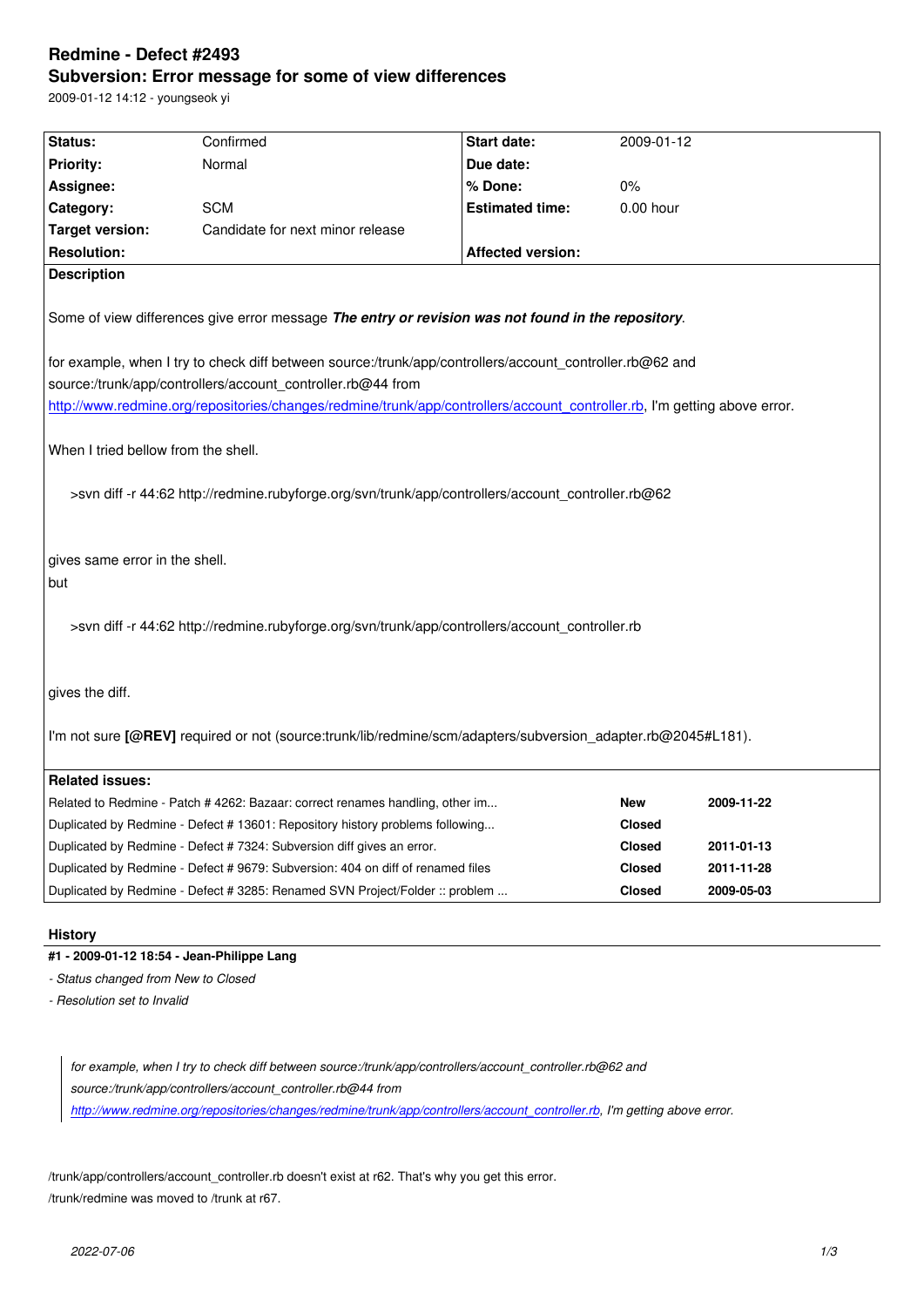### **#2 - 2009-01-13 02:38 - youngseok yi**

*- Status changed from Closed to Reopened*

Jean-Philippe Lang wrote:

*/trunk/app/controllers/account\_controller.rb doesn't exist at r62. That's why you get this error. /trunk/redmine was moved to /trunk at r67.*

Thanks JP! Now I can understand what has happened.

Subversion can see the all of history if svn copy or svn move has been used for moving /trunk/redmine to /trunk.(svn shares the history between branches)

I think the shelling out difference between r44 and r66 in the history page of account controller.rb should be as bellow.

>svn diff -r 44:62 http://redmine.rubyforge.org/svn/trunk/app/controllers/account\_controller.rb@HEAD

Because the given path is based on **HEAD**, not a specific revision. This gives the correct history even though the /trunk/app/controllers/account\_controller.rb doesn't exist before r67.

We need to differ the case for specific revision and HEAD. It would be better to regard [@REV] as a part of path.

p.s. the link source:/trunk/app/controllers/account\_controller.rb@62 giving same error message. but it seems natural becasue the path doesn't exist at revision 62.

#### **#3 - 2009-01-18 12:10 - Jean-Philippe Lang**

You're absolutely right. I think the solution is to add one more argument to the diff method to specify the revision of the given path. This will be HEAD in most cases, unless browsing the repository at a specific revision.

The svn diff command would be:

svn diff -r <identifier\_to>:<identifier\_from> <path>@<identifier>

Correct me if I'm wrong.

#### **#4 - 2009-01-20 07:26 - youngseok yi**

Thanks JP!

I agree with your solution. Maybe it would be important to check the other SCM also need 3rd arguement.

#### **#5 - 2011-02-08 05:50 - Toshi MARUYAMA**

*- Subject changed from Error message for some of view differences to Subversion: Error message for some of view differences*